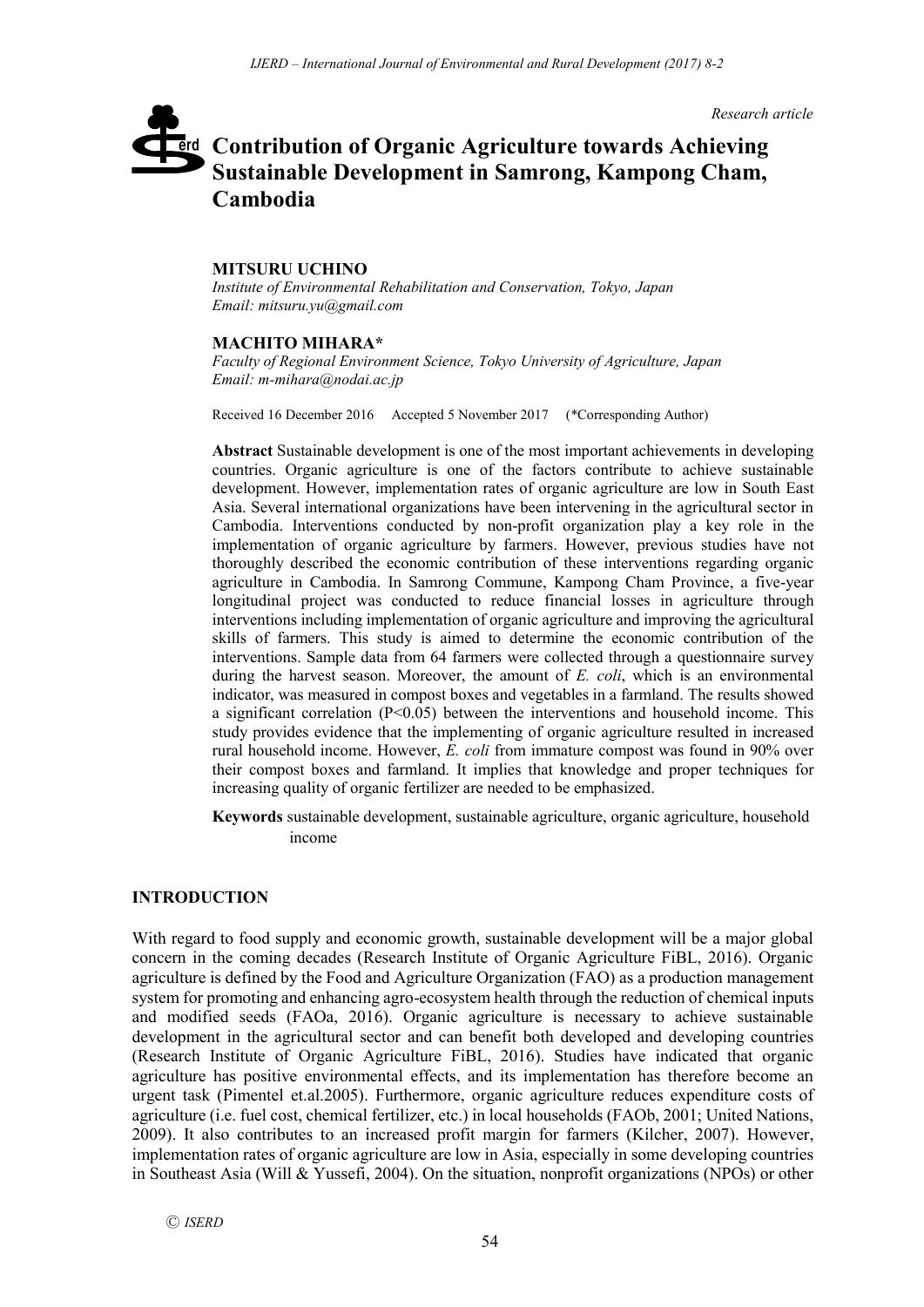international organizations play an important role in introducing organic agriculture to local farmers (Bebbington, 2004). For example, in Cambodia, international organizations have been intervening more in the agricultural sector than in any other sector (Chanrith, 2002). Limited studies focusing on the relationship between organic agriculture and local household income have been carried out, while many studies focusing only on the relationship between organic agriculture and their effect on the environment in Cambodia (Bunthan & Siriwattananon, 2009, Vathana et.al.,2002). Therefore, this study aims to determine the economic contribution of organic agriculture in Cambodia.

# **OBJECTIVE**

The objective was to determine of the relationship between organic agriculture and farmer's household income. In Cambodia, non-profit organizations (NPOs) encourage farmers to conduct organic agriculture and improving agriculture skills. In this study, the intervention of one NPO was focused on.

# **METHODOLOGY**

## **Study Site and Characteristics**

This study was conducted in October 2016 in Samrong Commune, Prey Chhor District, Kampong Cham Province (Fig. 1). Prey Chhor district is located around 90 km from Phnom Penh, the capital of Cambodia. Rainy season in Kampong Cham starts from April to November. The average rainfall was 22.1mm. The mean minimum and maximum temperatures were 23 and 30 degree Celsius respectively. The total population is 1,673,390 in 2011, according to economic census (Statistics Japan).



**Fig. 1 Location of Kampong Cham Province (left) and Prey Chhor District (right)**

## **Intervention Methods**

The NPO conducted a five-year project supported by the Japan International Cooperative Agency (JICA) from April 2011 to March 2016. The goal of this project was to persuade local farmers in Province to practice sustainable, recycling-based agriculture. The project area conducted in 11 villages in Prey Chhor District, Samrong Commune. The five-year long interventions involved the implementation of organic agriculture and the impartment of agricultural knowledge related to the use of organic fertilizer such as compost, recommendation of seeds, etc. (Fig. 2).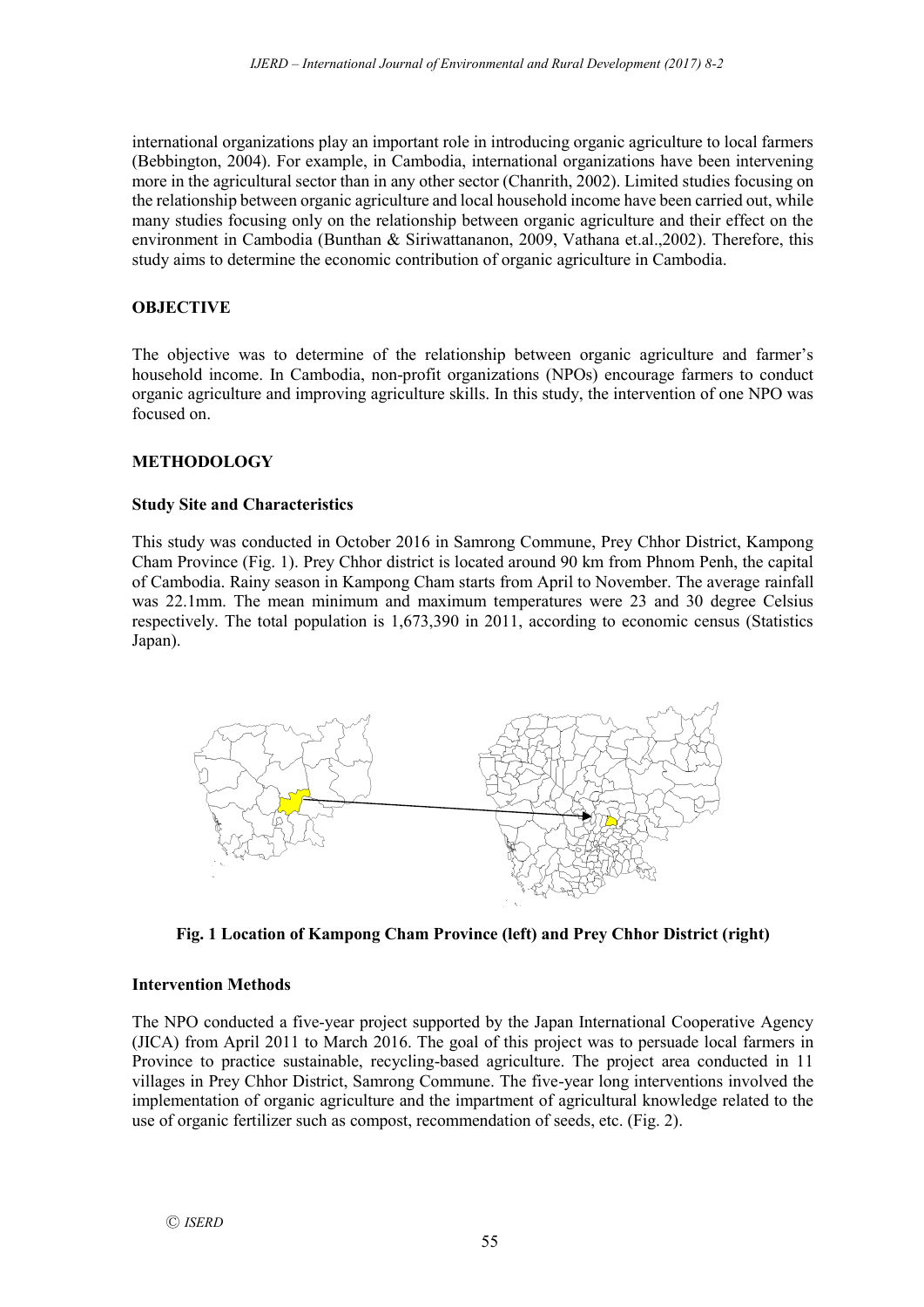

**Fig. 2 The interventions of NPO (left: compost box, right: liquid fertilizer)**

#### **Qualitative Survey (Questionnaire Survey and** *E. coli* **Survey)**

A Questionnaire survey was conducted in Khmer (Cambodia's official language) by Cambodian staff working at the Institute of Environmental Rehabilitation and Conversation (ERECON) as shown in Fig. 3. The data were collected from 64 participants in intervention and non-intervention groups (Fig. 4). Most of the participants were men, as Cambodian women tend to be involved in other activities (Meinzen-Dick et. al., 2011). The objective was to ascertain whether farmers perceived an increased income over the course of five years. The questionnaire was based on a publication in the Independent Evaluation Group of the World Bank (2011). The indexes of the questionnaire included basic demographic information (sex, age, and location), agricultural style (labor involved, crop type, and number of crops), and participant income. Moreover, the conditions of organic materials (compost box) were checked directly. Organic agriculture should have the advantage of environment (Meinzen-Dick et. al., 2011). However the making organic compost requires proper way (Taiwo, 2011). In this study, organic compost in the compost box was target for the measurement of organic agriculture. Subsequently, Petan Check 25 was applied in compost boxes, and on the farmland and crops of the participants to help detect and measure *E. coli*, an indicator of prevailing environmental conditions.



**Fig. 3 Questionnaire survey**

## **Data Analysis**

A generalized linear model (GLM) was used to examine the measurements organic agriculture contributes to the increased household income. In the analysis, the response variable was whether farmer felt that there was increased income in five years. The accurate income was difficult to be measured because of the answers are all approximations made by the farmers. The criteria of P value were under 0.05. The explanatory variables were shown as Table 1. All statistical analysis was done using R (R project  $3.2.3$ ).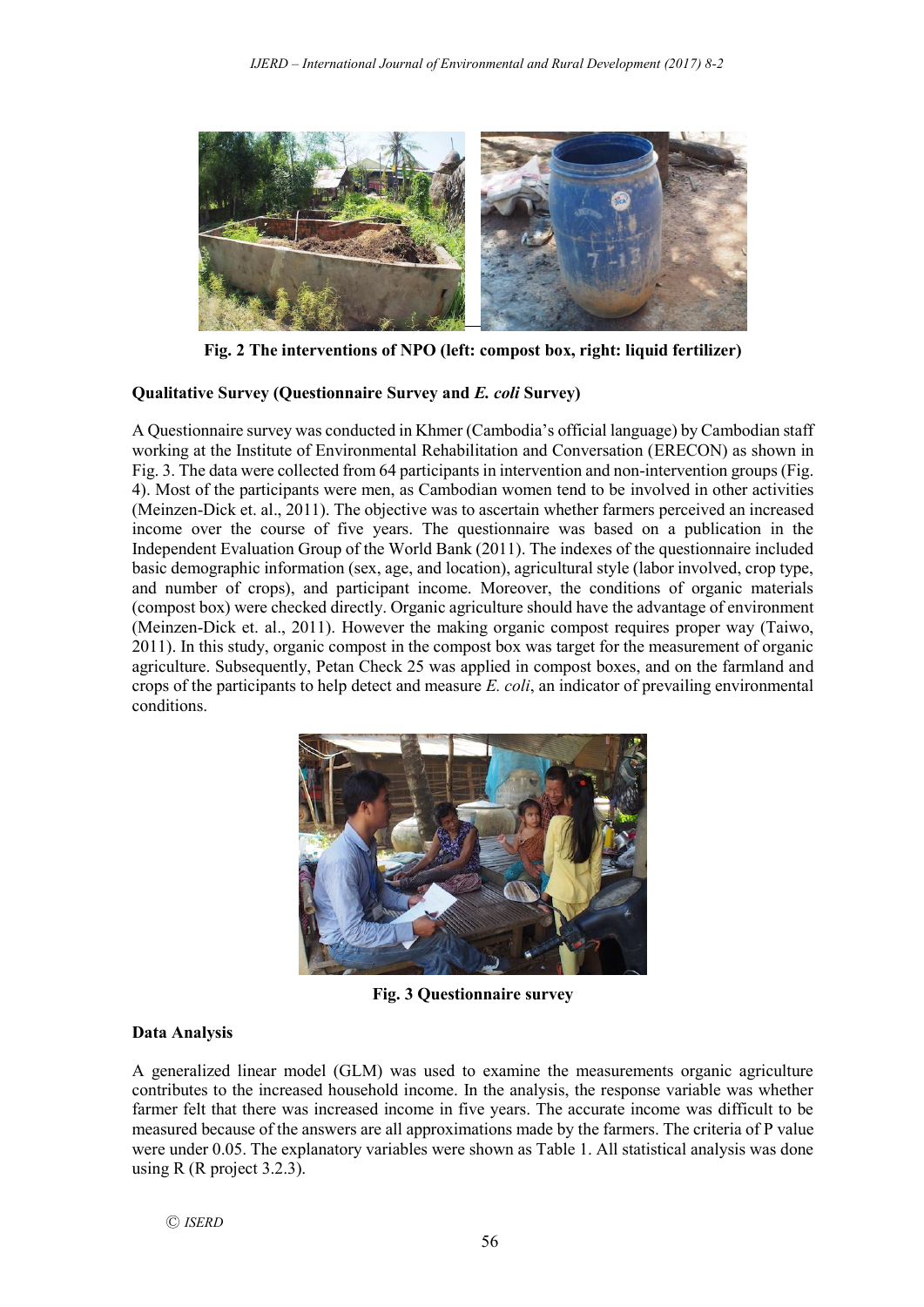

**Fig. 4 Black dots as the location of respondent with Google Earth**

| Index                        |                                                                         |  |
|------------------------------|-------------------------------------------------------------------------|--|
| Response variable            | Whether you perceived an increased income over the course of five years |  |
| <b>Explanatory variables</b> | Are you a member of the intervention group                              |  |
|                              | Personal information (age)                                              |  |
|                              | Is your family working only in agriculture                              |  |
|                              | What kind and how many amount of vegetable for sell                     |  |
|                              | Do you use organic fertilizers and how many times in one term           |  |
|                              | How large is your land (total, rice, vegetable)                         |  |
|                              | How many cattle do you have                                             |  |
|                              | How many people support your work                                       |  |
|                              | How much is your income (total, only agriculture, non-agriculture)      |  |
|                              | Do you talk about ERECON in daily conversation                          |  |

## **Table 1 Index of questionnaire**

## **RESULTS AND DISCUSSION**

## **Characteristics of the Respondents**

In this study, 41 or respondents are men (64%) and 23 are women (36%). The numbers of participant from treatment group are 40 (62.5%) and from non-treatment group are 24 (37.5%). Minimum age is 29, and maximum age is 70. Subsequently, median age is 52. Total annual income is 170 USD as minimum, 6000 USD as maximum. Median income is 875 USD. Average income is 1137 USD. Before this intervention, the average income was 943 USD from baseline data.

## **Result of a Generalized Linear Model**

A generalized linear model (GLM) analysis is shown as Table 2. The relation between ERECON's interventions and their increased income in five years has significant. Moreover, the relation between the number of crops in a year and their increased income in five years has significant. According to the GLM, the co-efficient of ERECON's interventions and the number of crops is positive. It means that people will feel there will be increased income when people involve in the intervention group and have a opportunity to cultivate more the number of crops as before. Recommendation of seeds for cultivation and sell is one of the interventions conducted in five long years projects. From that intervention, farmers know the type of vegetables that have market demand.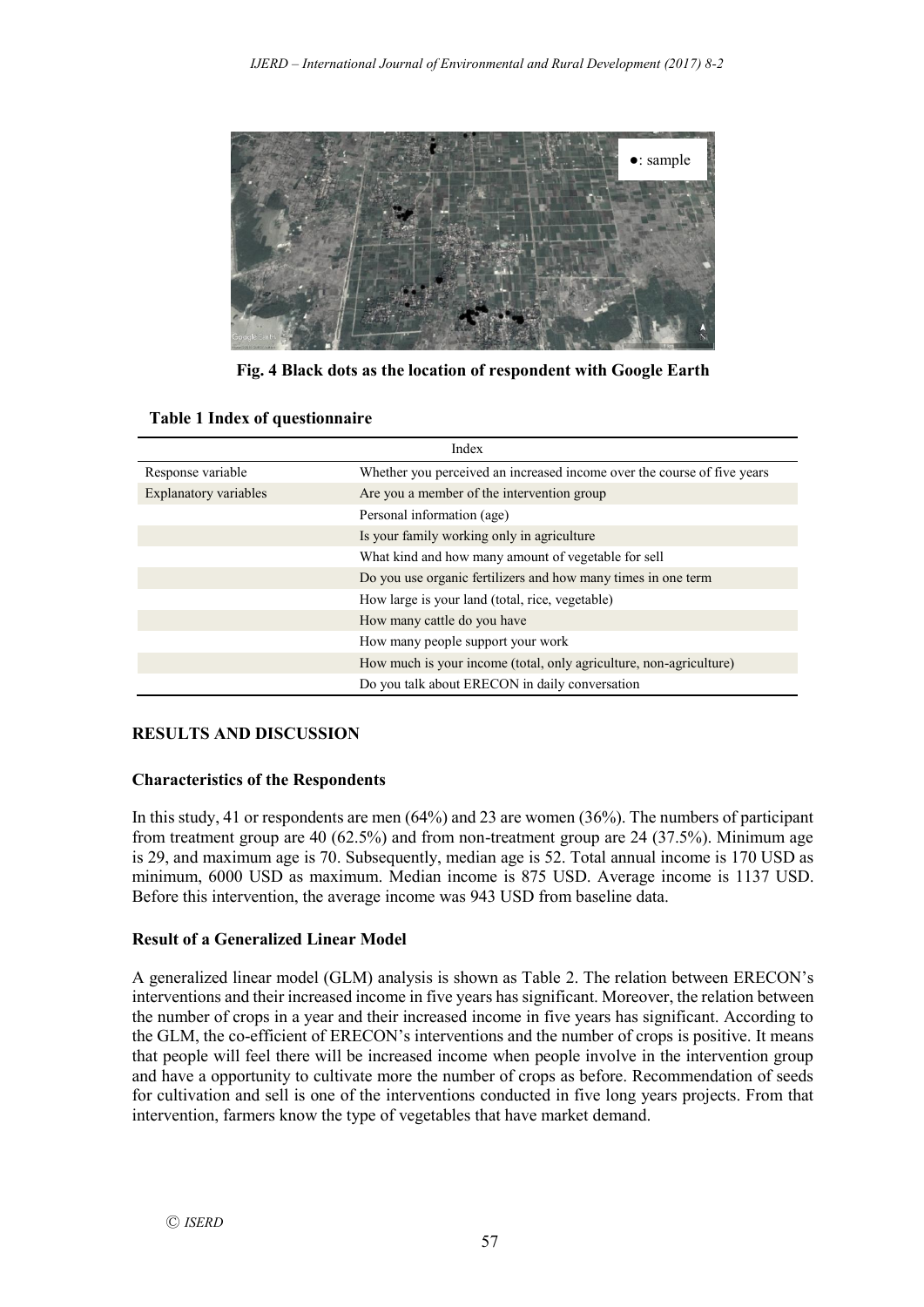|                                                                                            | Coefficient | P value    |
|--------------------------------------------------------------------------------------------|-------------|------------|
| Intercept (whether farmers perceived an increased income over the course<br>of five years) | $-0.238600$ | 0.662390   |
| Are you a member of the intervention group                                                 | 0.563400    | $0.01309*$ |
| Personal information (age)                                                                 | 0.000113    | 0.984330   |
| Is your family working only in agriculture                                                 | 0.023630    | 0.881900   |
| What kind of vegetable for sell                                                            | 0.193900    | $0.00552*$ |
| How many amount vegetables for sell                                                        | $-0.000024$ | 0.367320   |
| Do you use organic fertilizers                                                             | 0.382900    | 0.153380   |
| How many times do you use organic fertilizers in one term                                  | 0.032080    | 0.773790   |
| How large is your land (Total)                                                             | $-2.392000$ | 0.619190   |
| How large is your land (Rice)                                                              | 2.407000    | 0.617430   |
| How large is your land (Vegetables)                                                        | 1.906000    | 0.681770   |
| How many cattle do you have                                                                | 0.059860    | 0.084020   |
| How many people support your work                                                          | $-0.003814$ | 0.136000   |
| How much is your income (Total)                                                            | $-0.005797$ | 0.071710   |
| How much is your income (only agriculture)                                                 | 0.005408    | 0.076660   |
| How much is your income (non-agriculture)                                                  | 0.005939    | 0.068400   |
| Do you talk about ERECON in daily conversation                                             | $-0.867400$ | 0.056620   |
| Are you a member of the intervention group×talk about ERECON                               | 0.571800    | 0.237480   |

#### **Table 2 GLM of whether farmers perceived an increased income over the course of five years**

*\* P<0.05*

#### **Quality of the Compost**

From the investigation, *E. coli* exists in 39 compost boxes and farmer's land belong to treatment group (n=40). The detection using Petan Check 25 is shown (Fig. 5). *E. coli* is green colony found on the medium. If farmers make compost properly, *E. coli* will not be found in compost box and land. However, a result of Petan Check 25 is shown farmers do not conduct proper method to make compost.



**Fig. 5 Detection using Petan Check 25**

## **DISCUSSIONS**

This study confirmed the economic contribution of organic agriculture in Cambodia, which can to help toward the sustainable development. The results showed that both the interventions and the type of vegetables have the contribution of farmer's household income. However, according to a report of the independent evaluation group of World Bank (2011), the number of labors and cultivated acreage, and some indexes have the relationship with farmer's household income (Taiwo, 2011). These variables did not have significant in this study. Given the possibility that the number of the collecting data was quit few, as there were only 64 respondents in this study. Therefore, these